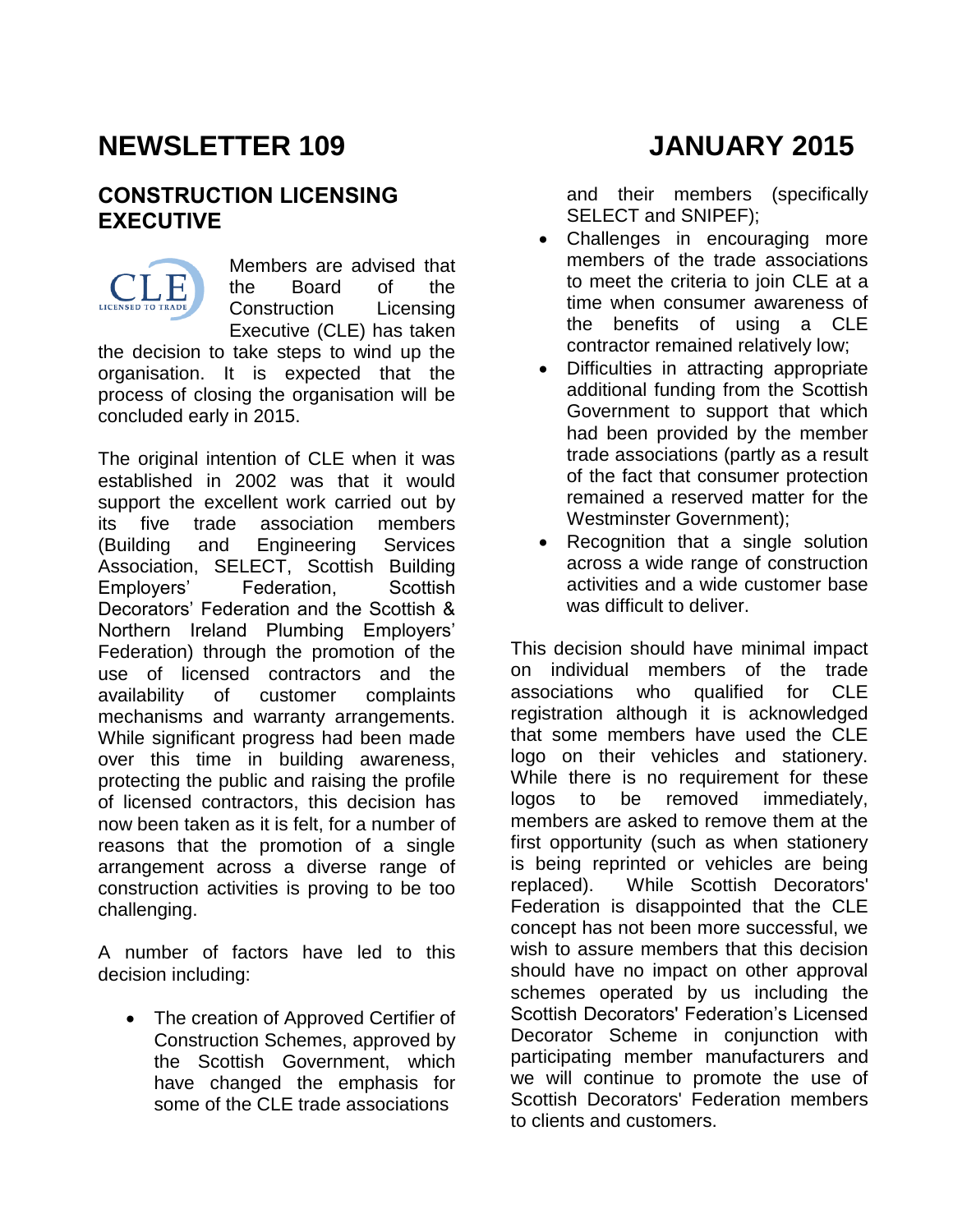#### **SMITH COMMISSION POINTS TO AN EMPLOYMENT CLAIMS COMEBACK?**

The Smith Commission, which is examining what further legal powers should be transferred to Holyrood, has recommended that the Scottish Parliament should have power over employment tribunals.

As Labour and the SNP have already criticised the fees regime, there is a real possibility of Scotland going it alone in either abolishing tribunal fees altogether or at least substantially overhauling the system.

It is obvious that abolition or reduction of fees would have a significant impact for employers who would undoubtedly face an increase in the number of claims being raised against them by staff.

Since July 2013, employees have been required to pay up to £1,200 in order to raise certain claims and have them heard by a Tribunal. It is well-documented that the impact of the fees regime on the volume of claims being raised has been profound. Prior to fee introduction, Tribunals received an average of 48,000 new claims per quarter but those figures have now greatly diminished. Figures for the quarter from April to June 2014 show an 81% drop in claims from the same period in 2013. Notably, overall there has been an 86% reduction in sex discrimination claims and an 80% fall in equal pay claims.

As HR practitioners will be aware, the ACAS early conciliation process became compulsory from 6 May 2014, having initially been voluntary on its introduction in April. Interestingly, ACAS has recently released statistics on the early conciliation notifications made between April to September 2014 and the status of cases notified between April and June 2014.

Since April 2014, 37,404 cases have commenced conciliation. Only around 10% of employers and employees have been rejecting the conciliation process and 18% of conciliations have resulted in a COT3 settlement being reached. However, 58% of claims notified to ACAS did not result in a Tribunal claim being lodged, which is largely being attributed to the costs of the Tribunal fees. Significantly only 24% of cases notified to ACAS have progressed to Tribunal.

While these figures may be welcome reading for employers, Unions have expressed concerns that they clearly reflect the barrier to justice that the fees regime poses and acts as a deterrent to claimants.

However the Smith Commission's decision highlights that fee reform north of the border is likely to be on the agenda. Therefore, businesses should be mindful that they may not have seen the back of Tribunal litigation yet. Businesses are likely to see the return of Tribunal claims - and with a vengeance. As a result, employers should be mindful of this when forecasting HR budgets for 2015 and beyond.

### **CONCILIATION AND COMPLAINTS**



In recent months the Technical and Contracts Convenor has been called upon to attempt conciliation with clients who have a complaint against a member contractor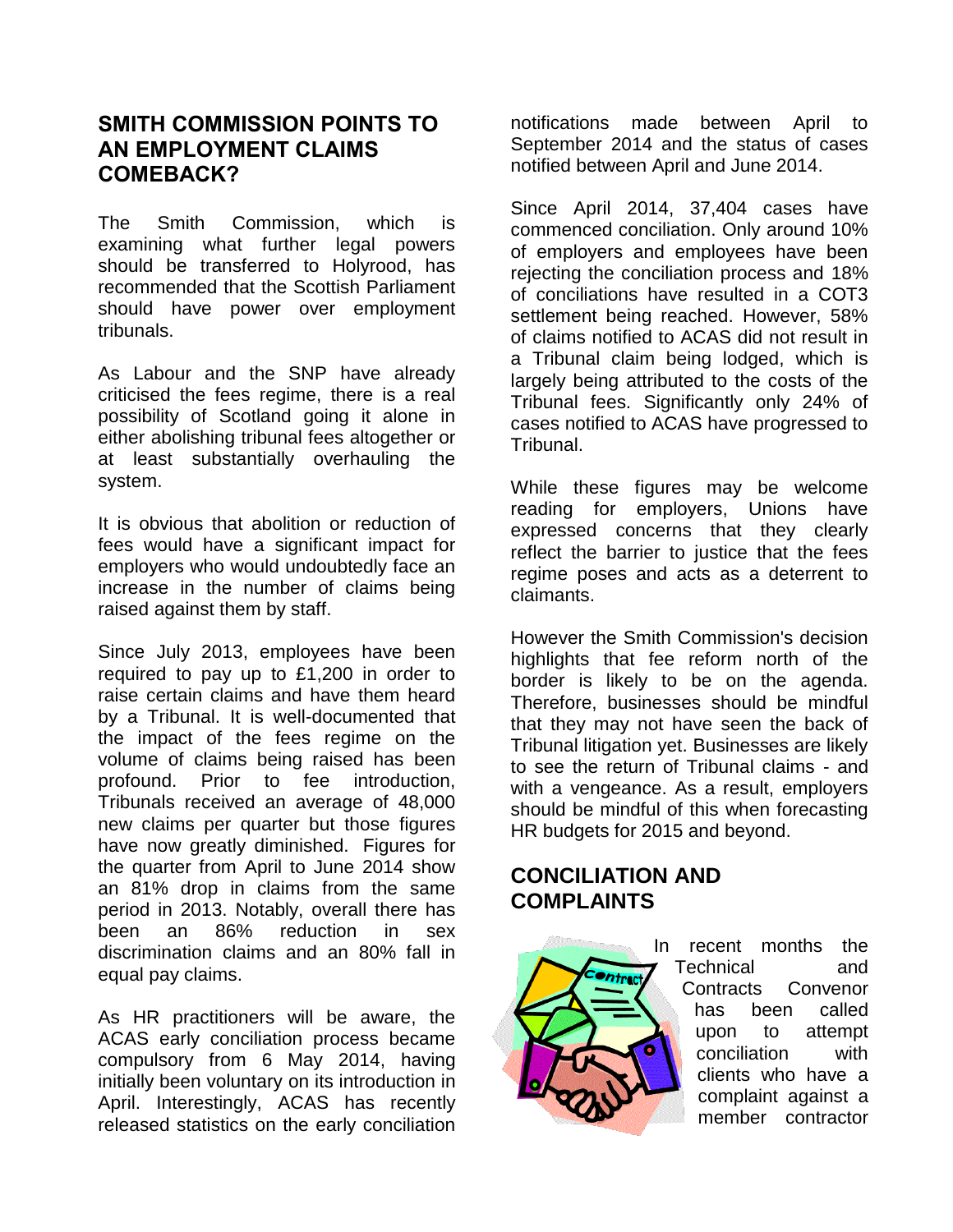only to discover that no estimate or quote had been provided.

In these instances it is very difficult to reach agreement as there is no paper trail and therefore difficult to prove what work has been and what work should have been carried out.

The National Council discussed and agreed that in future where quotes or estimates have not been provided and a complaint ensues the Federation is unlikely to become involved.

This, of course, does not affect complaints made where estimates or quotes are in place.

The National Council would therefore urge all member contractors to supply quotes or estimates when tendering for a job, large or small.

#### **HOLIDAY PAY – 4 DEC 2014**

It was announced this week that there is to be no appeal in the Bear case. That is partly surprising, as each side had arguments to do so. But the unions may have been content with the principles established, and did not want to risk losing that, and the employers may have been content to close off the series of deductions argument, restricting the sums that might be backdated, and not want to risk that. This does not mean however that these issues have been finally resolved. It is very likely that in some other case the employer will decide to challenge the entitlements, or those acting for the workers will try and claim backdated holiday pay for many years.

What is left is an entirely unsatisfactory state of the law, which requires government intervention. Changing the Working Time Regulations to provide

proper guidance on the many points that are at present unclear is needed more than ever before. The government has an interest in doing so, as if workers cannot make claims under the Regulations, they may be able to sue the government directly for not implementing the Directive adequately.